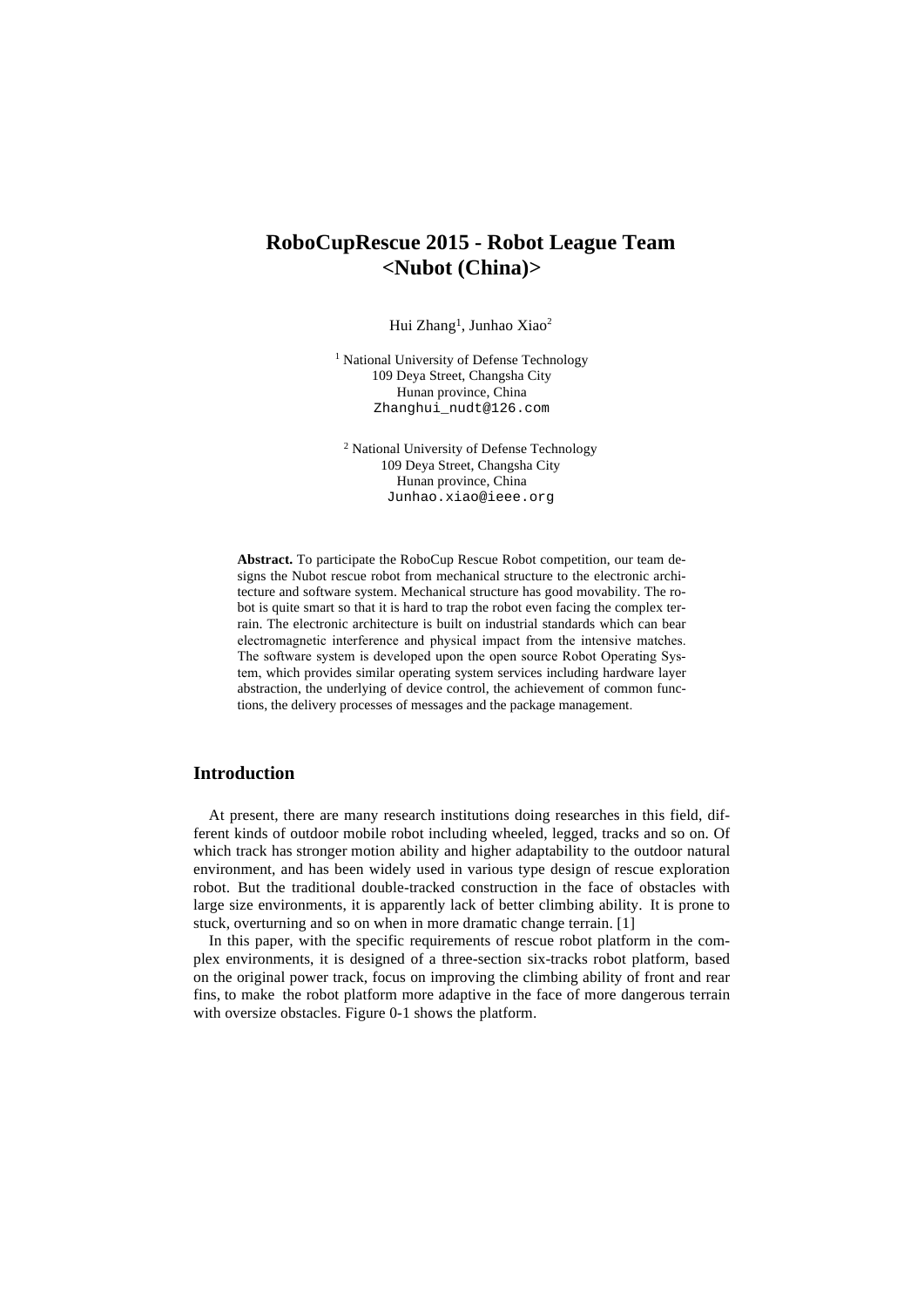

**Fig. 0-1.** Nubot robot platform

This system coordinate with laser range finder, inertial measurement unit, microphone, head camera and other extensions accessories. Send back through the real-time image information through camera to achieve remote control, it can achieve a stable moving in complex traffic environment. According to the site needs to create the local environment map, and complete real-time interactive of video and audio information and other tasks.

At the same time as the increasing numbers of robot task types and functional requirements, higher requirements for real-time and stability of the electrical system platform has been put forward. In order to facilitate the robot platform with continued expansion sensors, actuators, and to ensure real-time communication during the controlling process, the robot platform was introduced PC-based control technology and EtherCAT fieldbus based technology in the electrical level. The platform can also ensure the system real-time and stability in a highly complex environment.

#### **1. Team Members and Their Contributions**

Please use this section to recognize all team members and their technical contributions. Also note your advisors and sponsors, if you choose.

- Junhao Xiao Teacher
- Hui Zhang Teacher
- Yu Zhang Operator
- Yaoyao Lan Software System
- Yuhua Zhong Electrical System
- Yi Liu Mechanical design

### **2. Operator Station Set-up and Break-Down (10 minutes)**

Before participating the league, our team makes sure of the status of the robot at first. For reducing the time at the most content, our team divides the operator system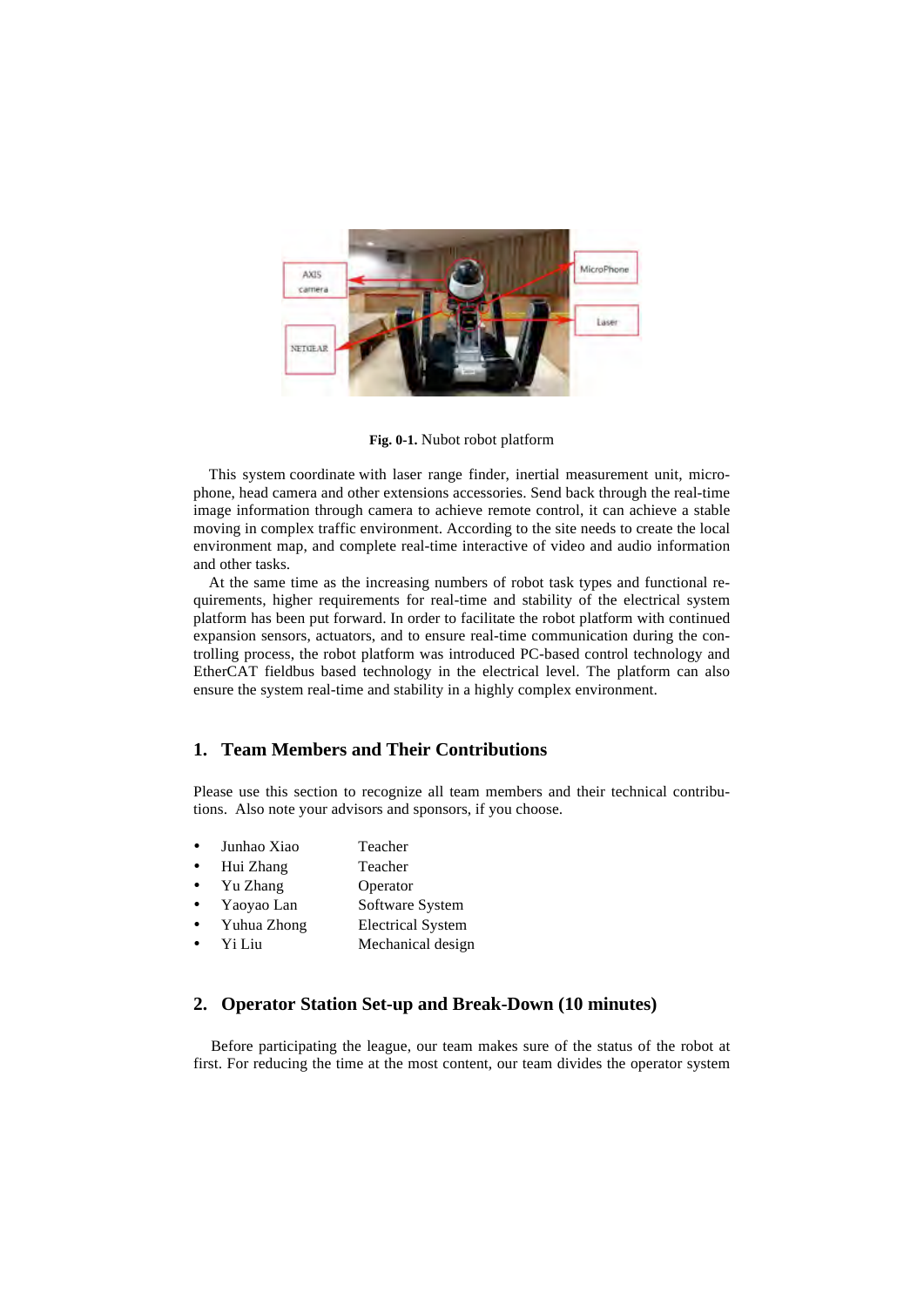into two parts. The first part is the essential system which ensures the basic robot locomotion. When we set power to the robot, it upload the basic locomotion driver automatically by the scripts. Then the operator can drive the robot by joystick, and the laser range finder begins mapping. The second part is GUI control. After we set power to the robot, we can control the robot all by our GUI. So after the operator get ready at the operator station, we move the robot in line and set power to the robot. Within 1 min, the robot uploads the essential system and is driven by the operator.

#### **3. Communications**

During the competition, we used two NETGEAR double-frequency gigabit ac 802.11wireless routers (shown in figure 3-1) to form a wireless network. As the requirement of the competition, the router works in 5 GHz channel network. The communication rate of up to 1750 MBPS makes that the mobile robot under complex electromagnetic environment can also achieve the basic communication function. In the case of chaotic wireless channels, it is still able to stay at least 640 MBPS transmission rate. And it provides the basis of bandwidth for transmission video, voice and data security for remote control. In addition, the robot will also configured mechanical arm with many degrees of freedom, microphones and other sensors.



**Fig. 3-1.** Netgear router R6300 v2

| <b>Rescue Robot League</b>                                  |                     |            |  |
|-------------------------------------------------------------|---------------------|------------|--|
| Nubot (China)                                               |                     |            |  |
| MODIFY TABLE TO NOTE ALL FREQENCIES THAT APPLY TO YOUR TEAM |                     |            |  |
| <b>Frequency</b>                                            | <b>Channel/Band</b> | Power (mW) |  |
| 5.0 GHz - 802.11a                                           | Dual band           | 100        |  |
| $2.4$ GHz - $802.11$ b/g                                    | Dual band           | 100        |  |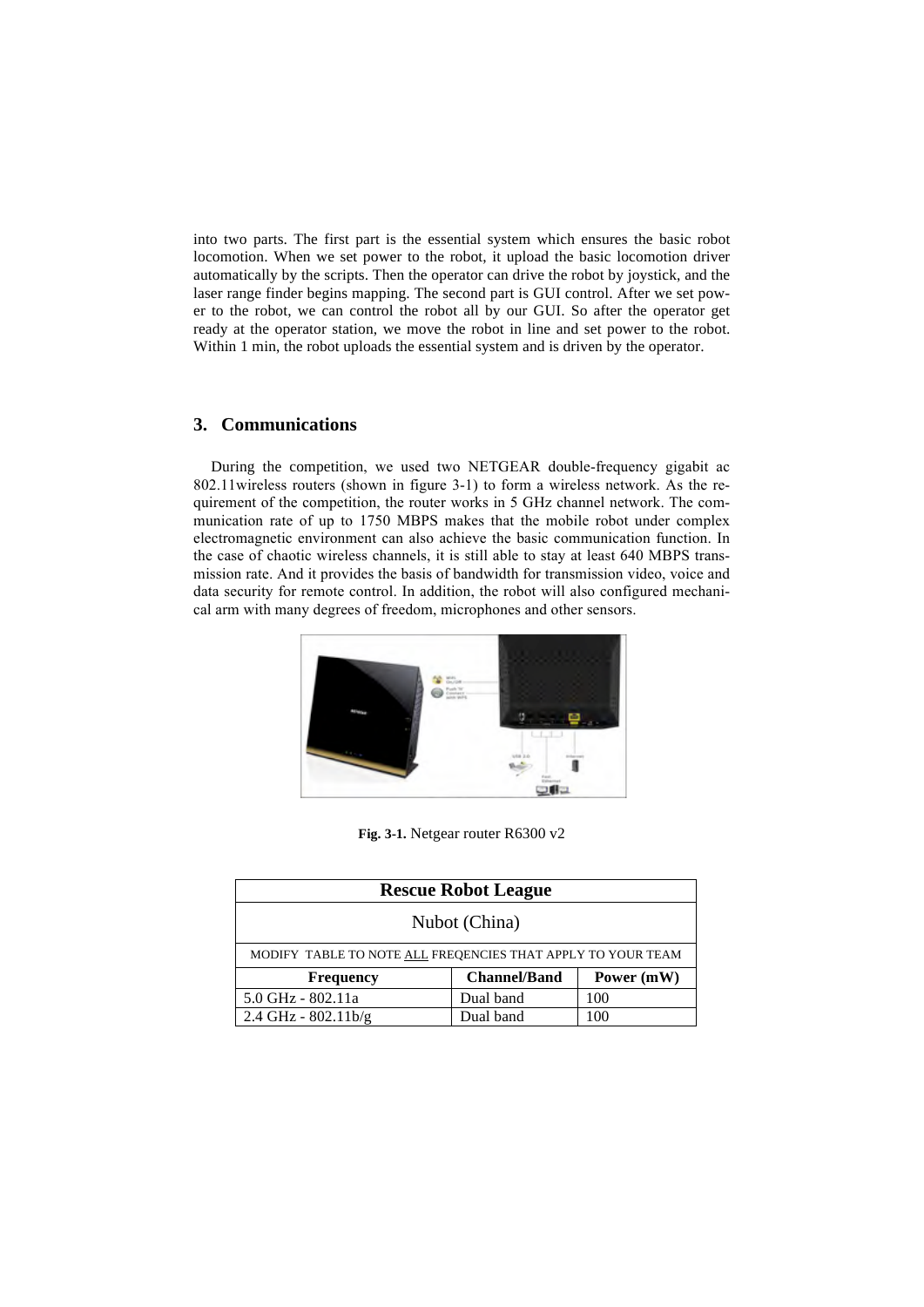#### **4. Control Method and Human-Robot Interface**

As we introduced in section 2, after we set power to the robot, we can drive the robot in 2 modes. One is artificial control, and the other is autonomy. In artificial control, the robot uploads the camera driver, and the operator drive the robot with the real-time video information. In autonomy mode, through the SLAM arithmetic, the robot searches the unknown area all by itself. If there is any problem just like mechanical broken, system break-down, electrical issue or box damaging, we can stop the robot by GUI control button. The GUI window is shown in figure 4-1. [2]



**Fig. 4-1.** Nubot GUI

#### **5. Map generation/printing**

The purpose of the mission is the robot gets the map of the whole environment, no matter the robot is autonomy or artificial control. Our strategy is the moment we put the robot in line, the robot uploads the laser drivers and begins mapping. If the robot drops out during searching, we save the present map and restart the SLAM system. After the robot accomplishes the mission, we submit the best one of the maps. Our SLAM system bases on the architecture of the German team Hector Darmstadt. [3]

#### **6. Sensors for Navigation and Localization**

For better known of the terrain around the robot, laser range finder (LRF) is more accurate and rapid than PTZ camera. It can detect the obstacles and generate a local map, and then feedback it to the robot. UTM-30 lx (shown in figure 6-1) designed by HOKUYO company is used in the Nubot robot platform. With 30 meters detection range, 270 ° measuring range, DC12V input, 25 ms scan time, it can work under the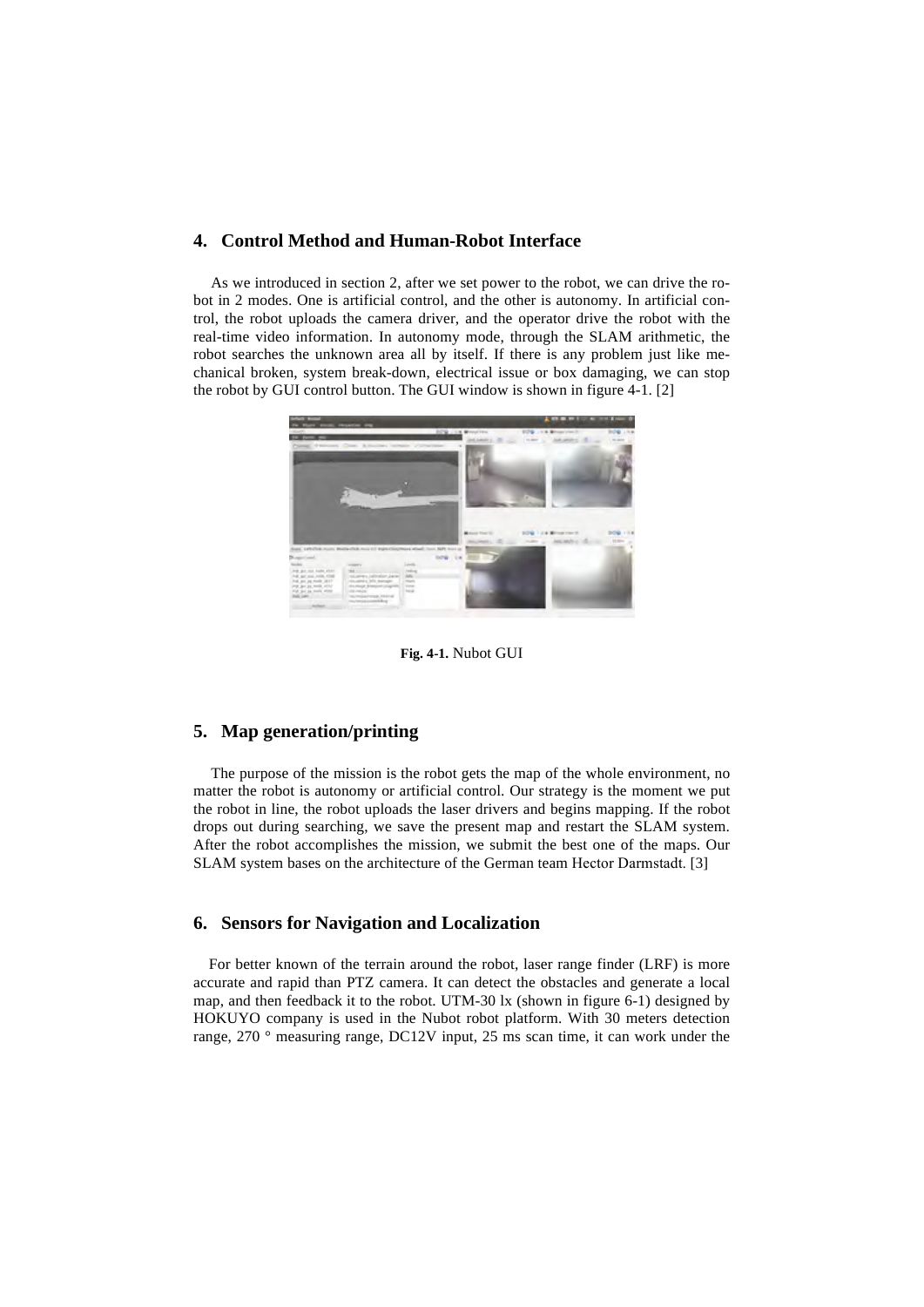100000 lx light intensity, effectively adapting to the demand of outdoor environment. [4]



**Fig. 6-1.** HOKUYO laser range finder UTM-30 lx

While performing tasks in outdoor environment especially crossing the obstacles or steep slope, the robot needs detecting its own posture. The robot cannot adopt large electronic compass, because the power supply of the robot is limited by the battery capacity. Inertial measurement unit (IMU) is a common choice to solve this problem. The production (shown in figure 6-2) of Xsens Technologies is chosen as the master of translation and interpreting. With low power consumption and direction drift, it provides calibrated three-dimensional acceleration, angular velocity and magnetic field strength.



**Fig. 6-2.** Xsens inertial measurement unit

Combined with IMU and LRF, the robot can get the accurate map about the terrain around it.

# **7. Sensors for Victim Identification**

According to the requirement of the competition rules, the victims have such signs of life: visual, thermal, motion, sound and CO2. Our team uses camera, carbon dioxide sensor, infrared sensor and microphone to identify the victim.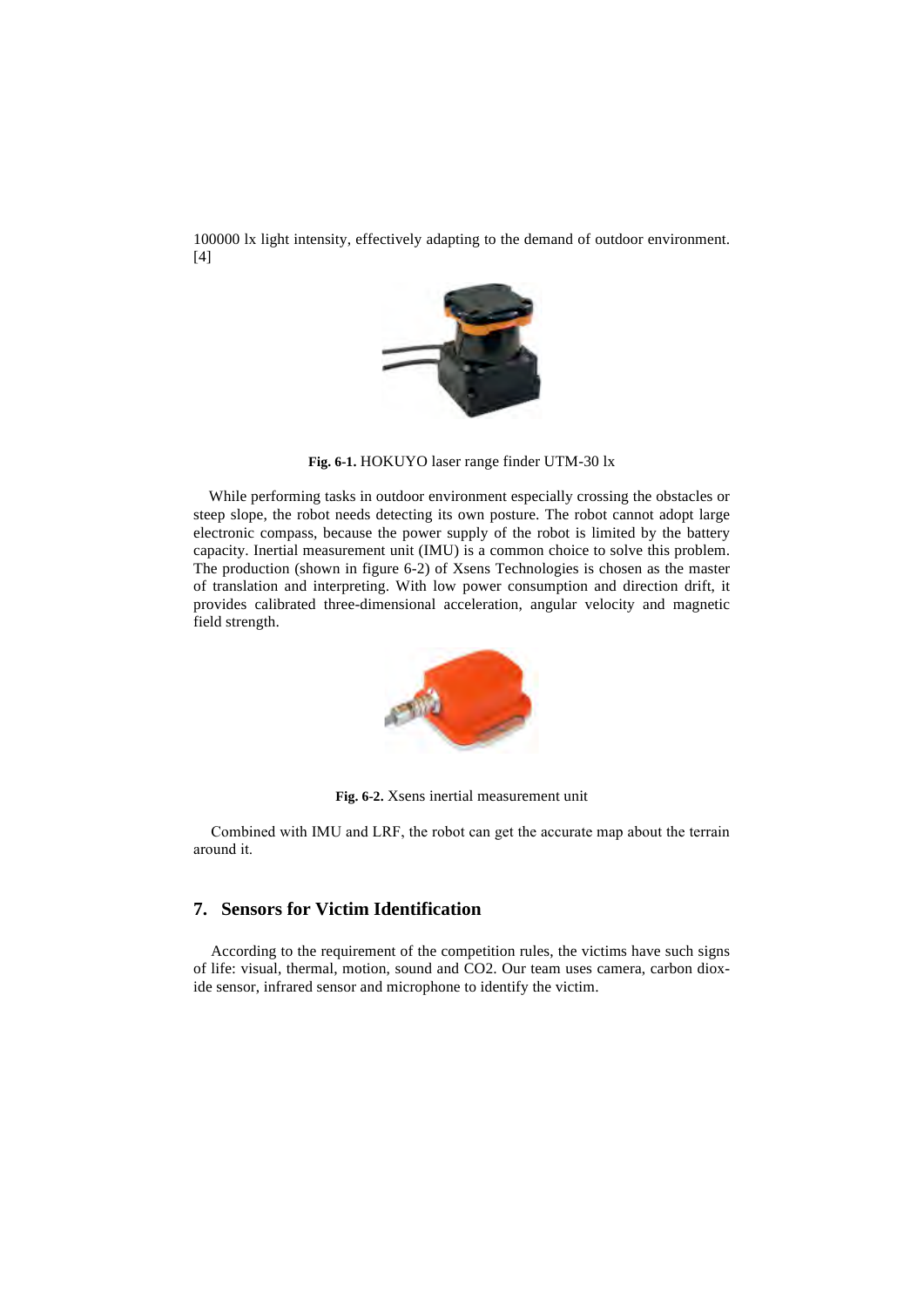#### **8. Robot Locomotion**

The mechanical structure of Nubot is shown in figure 8-1. Every three tracks are set at each sides of the robot body as a group. Each group of three tracks consists of front-fin, main-track and back-fin. The couplings of the tracks could rotate freely by the motor drive.



**Fig. 8-1.** Standard robot platform: Nubot Rescue Robot

Crossing normal terrains, the robot platform raises the front- tracks and backtracks to shrink the contact surface between the tracks and the ground, which greatly reduces the frictional resistance and enables the robot platform to veer quickly with less radius of turning circle. In the process of traveling though the complex terrains, the couplings could be driven to rotate for changing the relative posture of the tracks, which increase the contact surface to provide the robot platform enough mobile power.

For example, when dealing with the subsidence road, the robot puts the fronttracks and back-tracks horizontally to extend the length of the robot and the contact surface, which provides extra grip and power to enhance the adaptability of complex terrains. And by changing the relative position of the tracks, the robot could actively adjust the center of gravity while climbing oversize obstacles or stairs.



**Fig. 8-2.** The tracks appearance and sliding cross coupling

For tracks, larger contact surface will provide more grip and power for the robot platform to travel, which on the contrary means more frictional resistance and energy dissipation in turning. The tracks appearance of Nubot robot platform is shown in Fig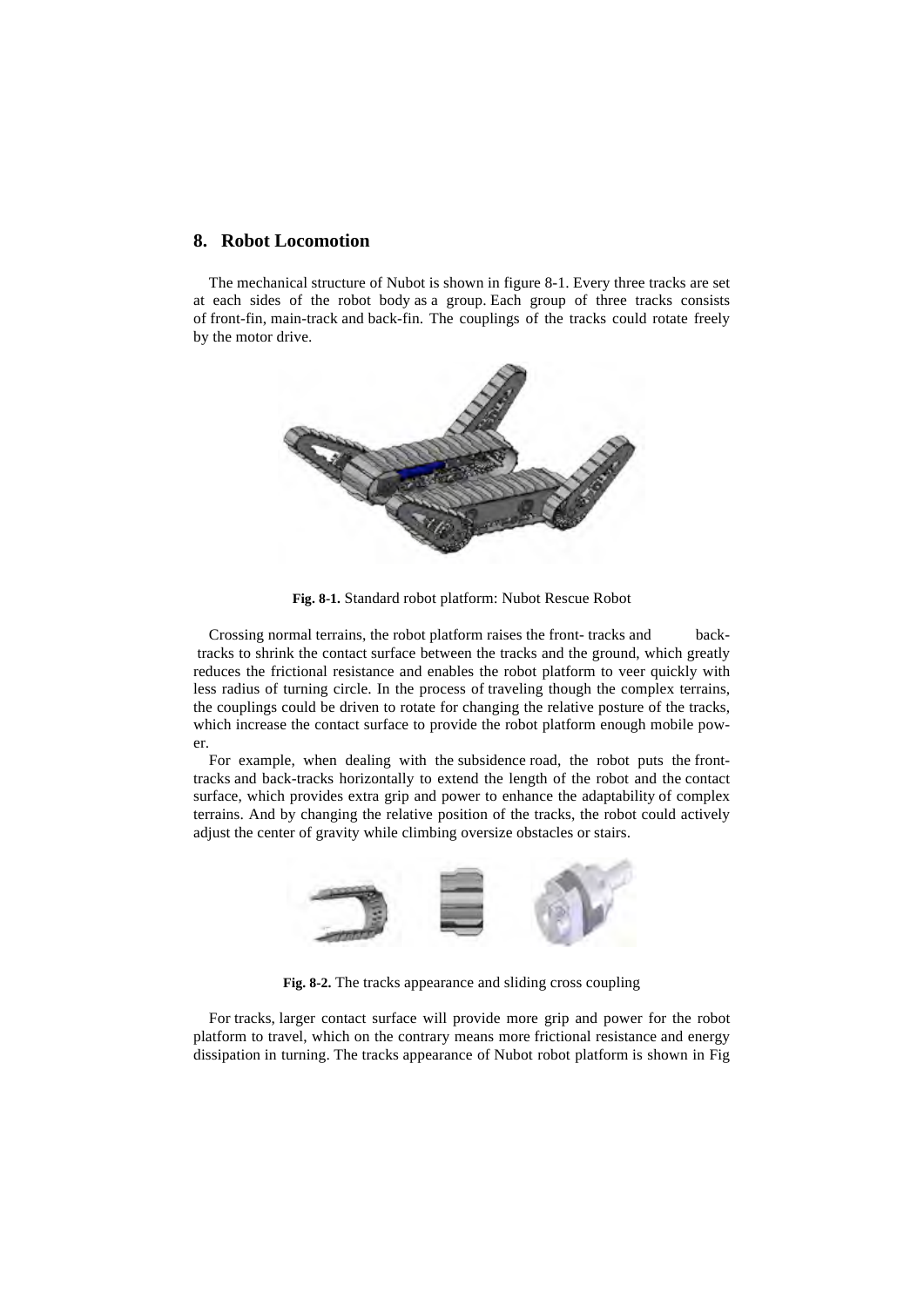8-2, which is designed by both considering the motive power and turning flexibility to ensure that the robot have enough power to cross the obstacles and keep the turning center is exactly the body center of the robot.



**Fig. 8-3.** The drive motors configuration

The power source of the robot platform provided by four drive motors. Considering that the tasks are mainly performed in outdoor environments which require sufficient drive power and loading. The drive motor of Maxon-241412 has the power of 150w and the reduction ratio of 26:1, which provide enough power to dealing with most of the complex terrains.

Two drive motors placed at the both sides of the robot are the main power motors (motor1 and motor2 in Fig 8-3), which drive the two main tracks forward or backward. And though the differential motion of the two drive motors, the robot could turning on the spot. The other two motors (motor3 and motor4 in Fig 8-3) control the two groups of fins to rotate up or down by driving the couplings, which help the robot to climb the obstacles or to cross the subsidence area. For compensating for the relative error of the couplings, the sliding cross coupling is configured at the four joints.

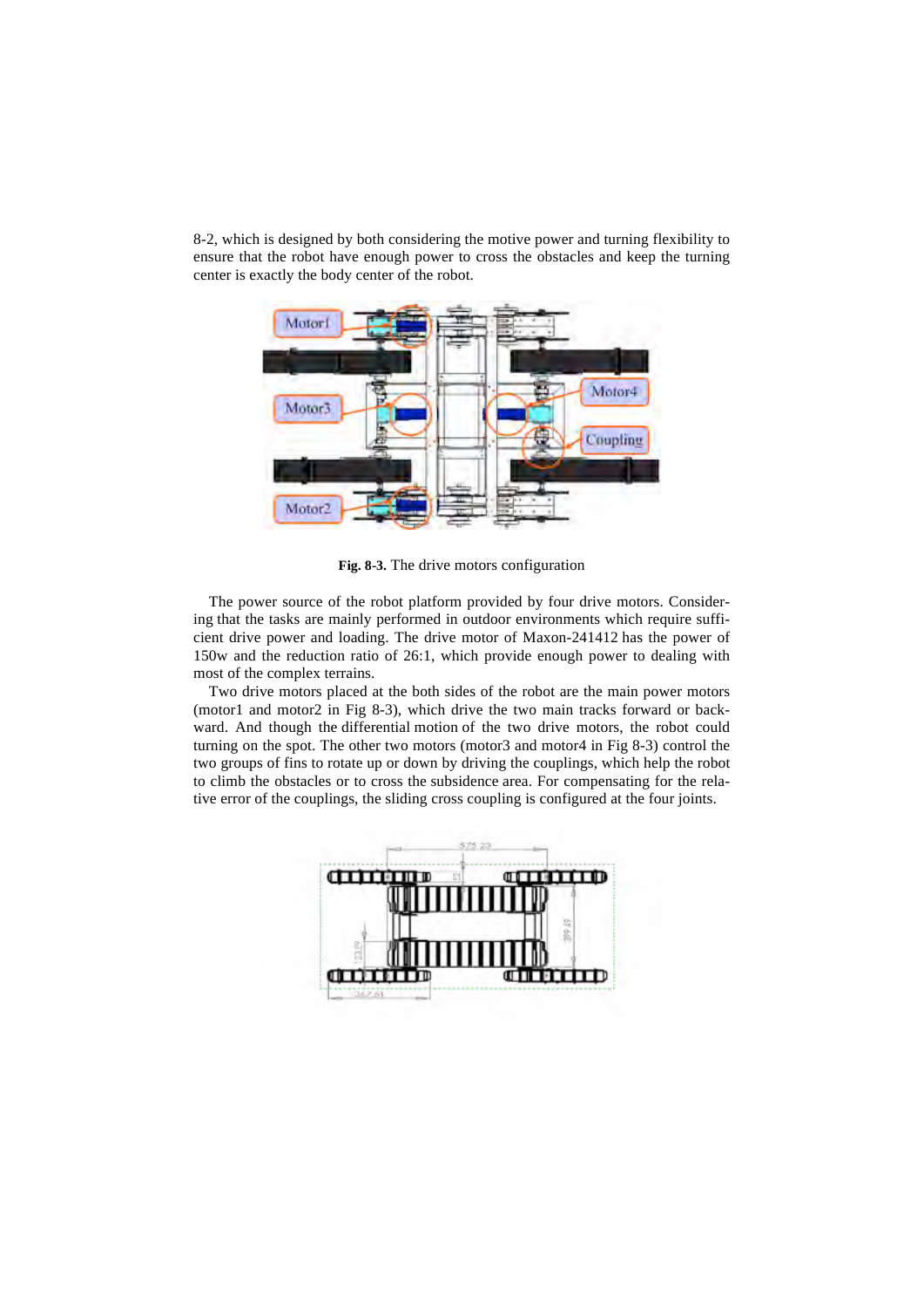

**Fig. 8-4.** The mechanical structure of the robot platform

The mechanical structure of the robot platform is as shown in the Fig 8-4. The size of the robot platform is decided by the motive power, load weight, task characteristics of the platform and some other factors. Larger size offers the robot better stability and load weight, but often increase the burden of power system and reduce the endurance time. The technical parameters of the Nubot robot platform are listed in the Tab.1, which are designed to balance the strong power, flexibility and endurance time for adapting the complex terrains.

#### **9. Team Training for Operation (Human Factors)**

In totally, our system includes 3 parts, which are mechanical system, electrical system and software system. The mechanical designer should know about the mechanical structure and the material of the Nubot. As a middle size rescue robot, the most complicated mechanical part of Nubot system is transmission gear which is also the biggest moment support unit. Thus, during the robot preparation, our team take enough time to check the status of the transmission gear. The electrical designer is in charge of the basic control and the battery management. The software environment is Ubuntu1204 with ROS. So the software designer not only is good at programming, but also has some experience working with the Linux system.

#### **10. Possibility for Practical Application to Real Disaster Site**

In a real disaster environment, the movability and the communication robust always are the issues perplexing the rescue team.

To improve the movability of the robot, we assemble four fins to the platform. And each fin has a passive track which can gains the frictional grip. While crossing the oversize obstacles, the Nubot can change geometry configuration for climbing and landing safely. [5]

The next issue is communication including external communication and interior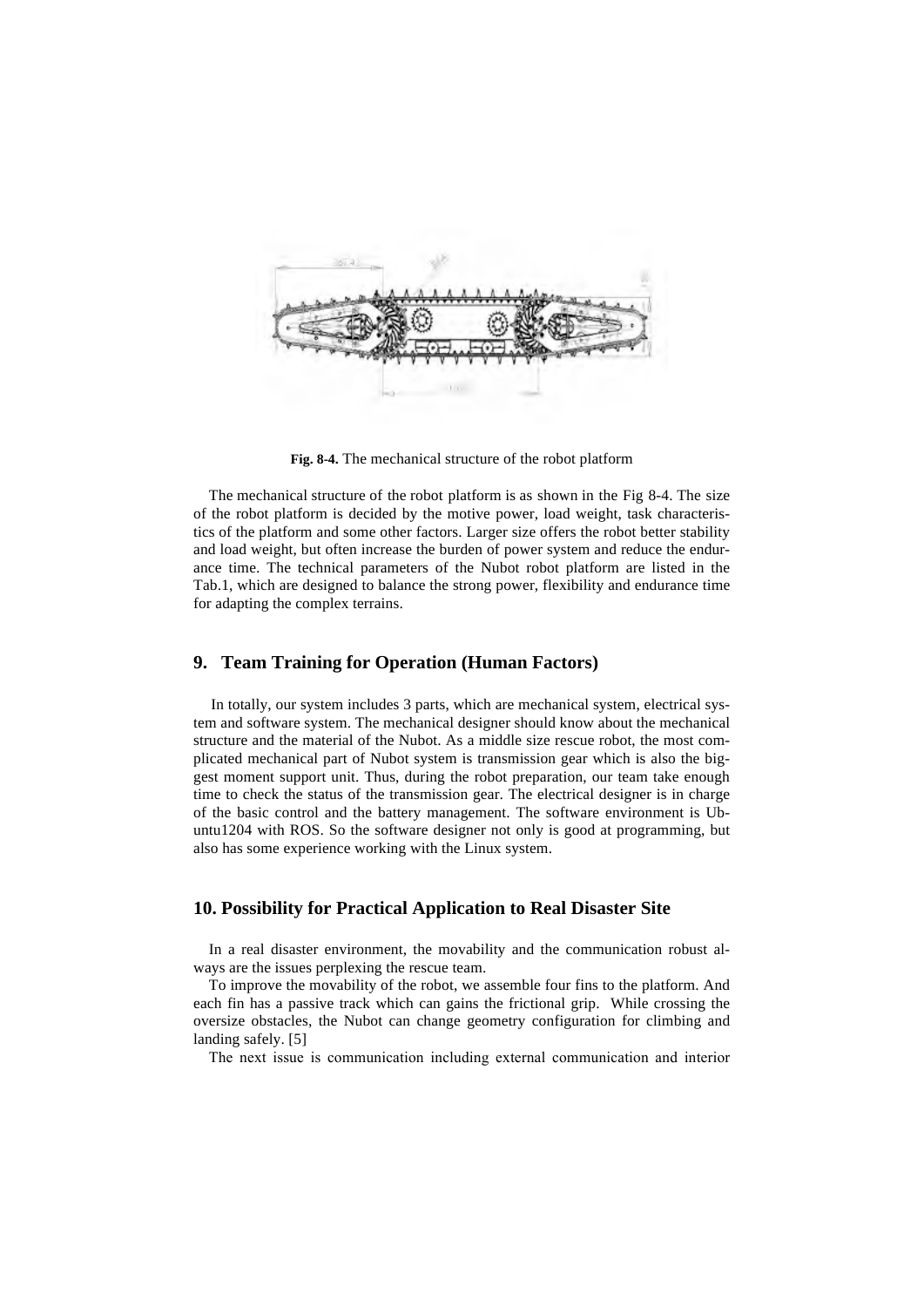communication. External communication is the telecommunication between robot and operator. To solve the problem, through briging two NETGEAR 6300v2 doublefrequency gigabit ac 802.11 wireless routers are used to form a wireless network, which can work in 5 GHz channel network. Interior communication is the electrical communication between actuators, sensors and control computer. Our team choose Beckhoff C6920-0040 as the IPC, (shown in figure 11-1) which is proved performing well in resisting electromagnetic interference and physical impact from the environment.



**Fig. 11-1.** Beckhoff C6920-0040

## **11. System Cost**

The most cost is in physical system. The key physical system contains the electronic part and the mechanical part. The details is shown in table 2.

**Table 2.** The costs of key system parts.

| System part     | Elements               | Cost(RMB) |
|-----------------|------------------------|-----------|
| Electronic      |                        |           |
|                 | Driver Motor           | 5000*5    |
|                 | Motor Controller       | 5000*5    |
|                 | Laser Range Finder     | 30000     |
|                 | Netgear Router         | $1000*2$  |
|                 | $CO2$ Sensor           | 800       |
|                 | <b>Infrared Sensor</b> | 30000     |
|                 | <b>IPC</b>             | 20000     |
|                 | <b>IMU</b>             | 30000     |
|                 | <b>Battery</b>         | 5000      |
| Mechanical Part | Manipulator            | 150000    |
|                 | <b>Basic Platform</b>  | 100000    |
| Total           |                        | 417800    |